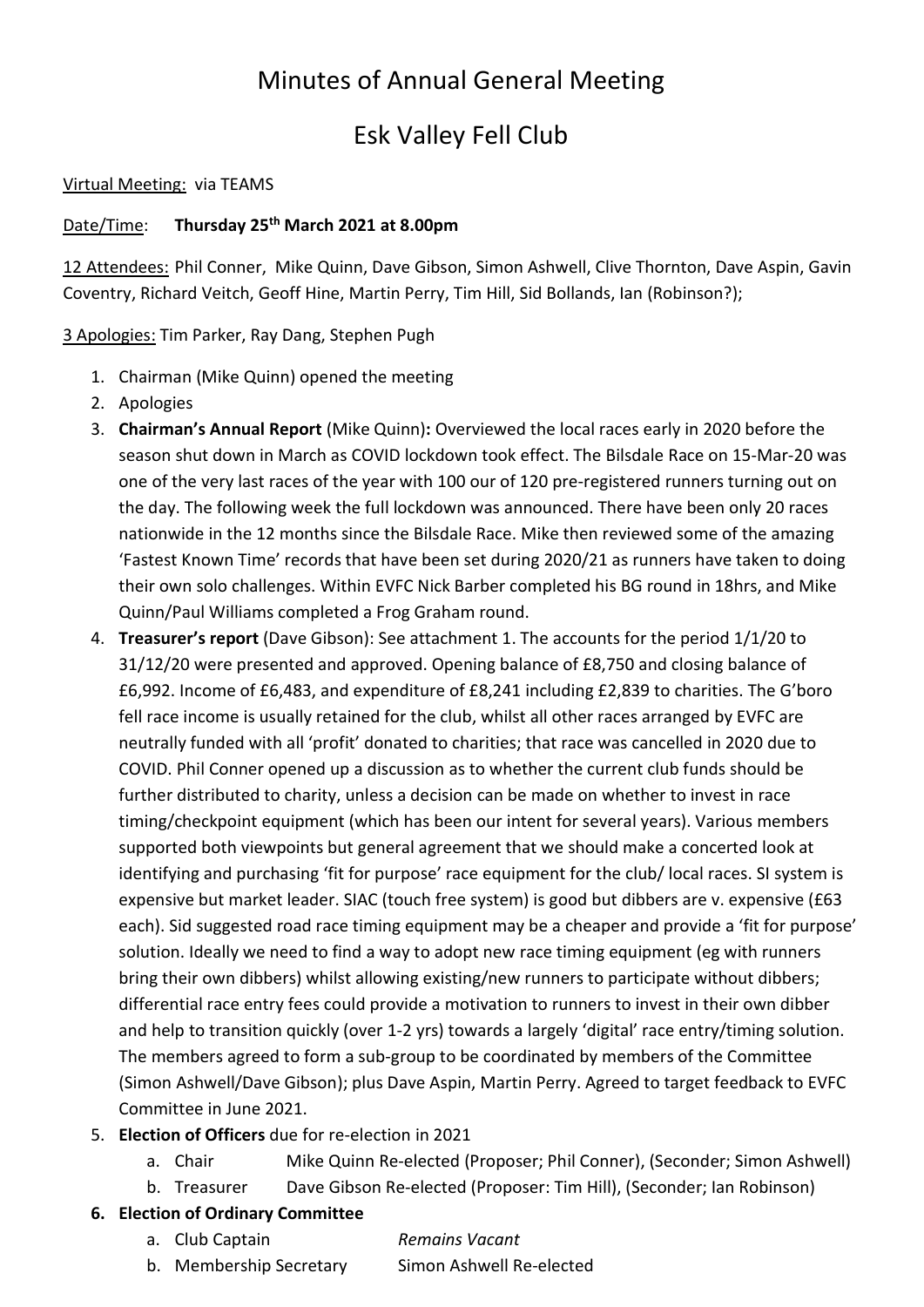- c. Welfare Officer **Remains Vacant**
- d. Race Co-ordinator Clive Thornton Re-elected
- e. Training Co-ordinator Mike Quinn Re-elected
- f. Webmaster Rob Pollard Re-elected, Tim Parker to be approached as well
- g. Club Statistician Martin Perry elected
- h. Junior Coordinator Tim Hill elected
- i. FRA Ambassador **New role, Chris V-d-H** has expressed interest Clive to confirm
- 7. Confirm 2021 Club Membership fees; fees confirmed (no change from 2020) and membership portal open on the EVFC website.
- 8. Race Coordinator's Report (Clive Thornton): The 2019/20 Winter Series category winners were confirmed, and the 2020 NYD race was the first of the FRA's 50 at 50 races (50<sup>th</sup> anniversary). The 2020 NYD race had a record entry field of 449 seniors/59 juniors and raised over £2,000 for local charities including £800 donation to Cleveland Mountain Rescue. The only other races of the 2020 season were Heartbeat Hobble, and Bilsdale. Clive confirmed that the forward plan is to recommence racing in August 2021 as mass start races unlikely to commence until 'Step 4' of the Govt roadmap out of COVID which signals the end of all restrictions. Likely to limit race entries for first few races until numbers established and confirmed 'under control'. We do plan to run a local Winter Series for 2021/22.
- 9. AOB
	- a. Training to recommence next Tuesday (30<sup>th</sup> March), following relaxation in COVID restriction on 29-March.

20201 AGM Minutes and Statement of Accounts (2020)

Approved by:

Phil Conner Mike Quinn Dave Gibson

(Secretary) (Chairman) (Treasurer)